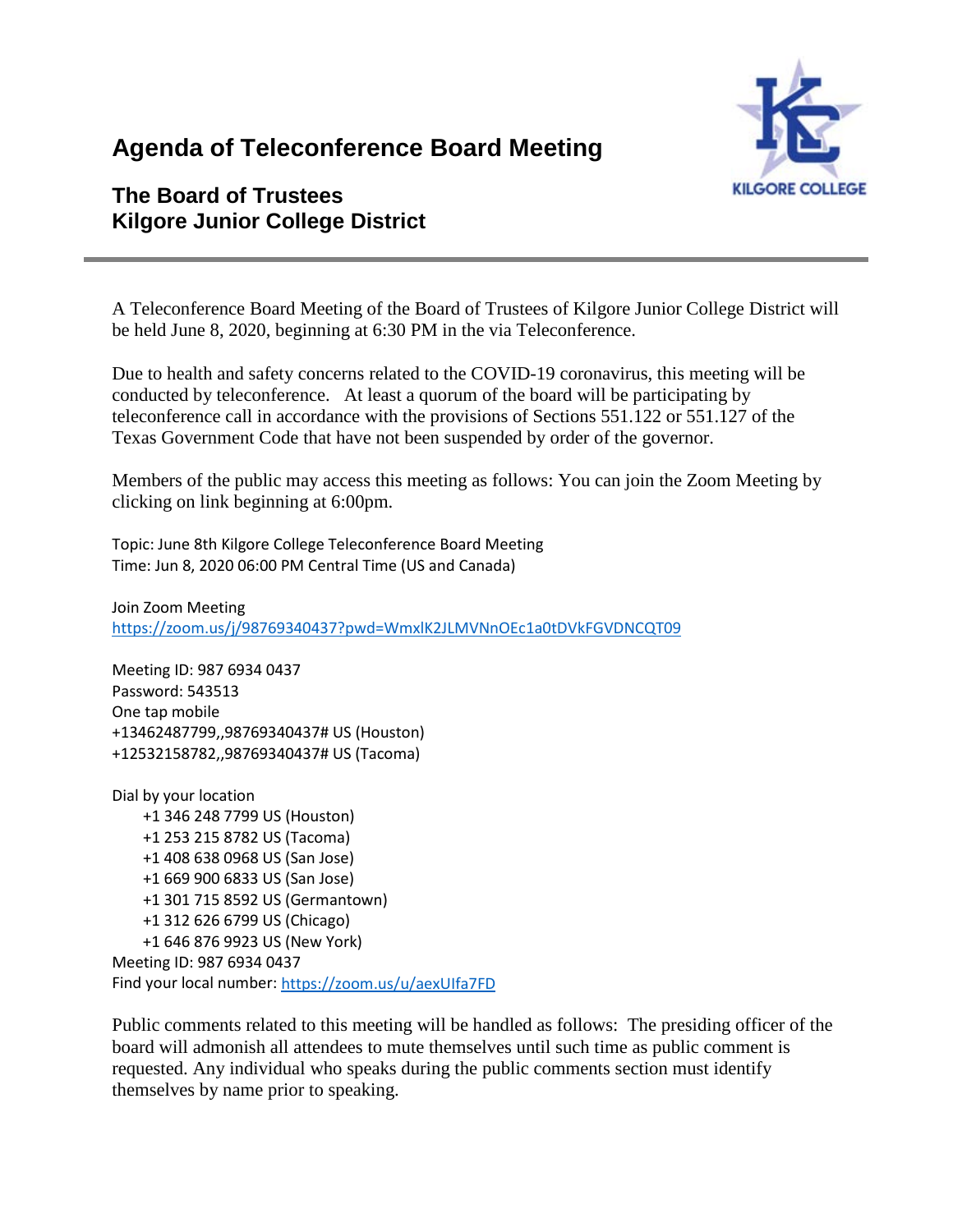Members of the public who desire to address the board regarding an item on this agenda must comply with the following registration procedures: All public comment participants must make themselves known, along with the subject and/or agenda item being addressed, through the teleconference before the start of the meeting.

The open portions of this meeting will be recorded and made available to the public on the Kilgore College website.

The subjects to be discussed or considered or upon which any formal action may be taken are listed below. Items do not have to be taken in the same order as shown on this meeting notice.

The subjects to be discussed or considered or upon which any formal action may be taken are listed below. Items do not have to be taken in the same order as shown on this meeting notice.

# 1. **CALL TO ORDER**

- A. Suspended Open Meetings Act Laws
- 2. **PRESENTATIONS**
	- A. Swearing In of KC Board Of Trustee member, Josh Edmonson
- 3. **PUBLIC COMMENT**

# 4. **CONSENT AGENDA**

- A. To consider approving the minutes of the April 13, 2020 board meeting
- B. To consider approval of personnel items submitted as follows:
	- 1. **Recommendation to terminate employment as follows:** a. Support Specialist, Health Sciences effective April 14, 2020

#### 2. **Recommendation of employment as follows:**

- a. Speech Instructor, Arts & Mathematical Sciences, effective September 1, 2020
- b. History Instructor, Arts & Mathematical Sciences, effective September 1, 2020
- C. To consider payment of legal fees

# 5. **EXECUTIVE SESSION**

Adjournment into executive session pursuant to Texas Government Code Sections 551.071 - 551.084, the Open Meetings Act, for the following purposes:

PERSONNEL: (Government Code 551.074) Consideration of personnel matters including the appointment, employment, evaluation, reassignment, resignation, retirement, duties, discipline or dismissal of a public officer or employee.

LEGAL: (Government Code 551.071) Consultation with the Board's attorney to receive legal advice.

REAL ESTATE: (Governemtn Code 551.072) To deliberate the purchase, exchange, lease, or value of real property if deliberation in an open meeting would have a detrimental effect on the board's position in negotiations with a third person.

# 6. **BOARD COMMITTEE REPORTS & ACTION ITEMS**

A. Investment/Finance/Audit Committee - Larry Woodfin, Chair